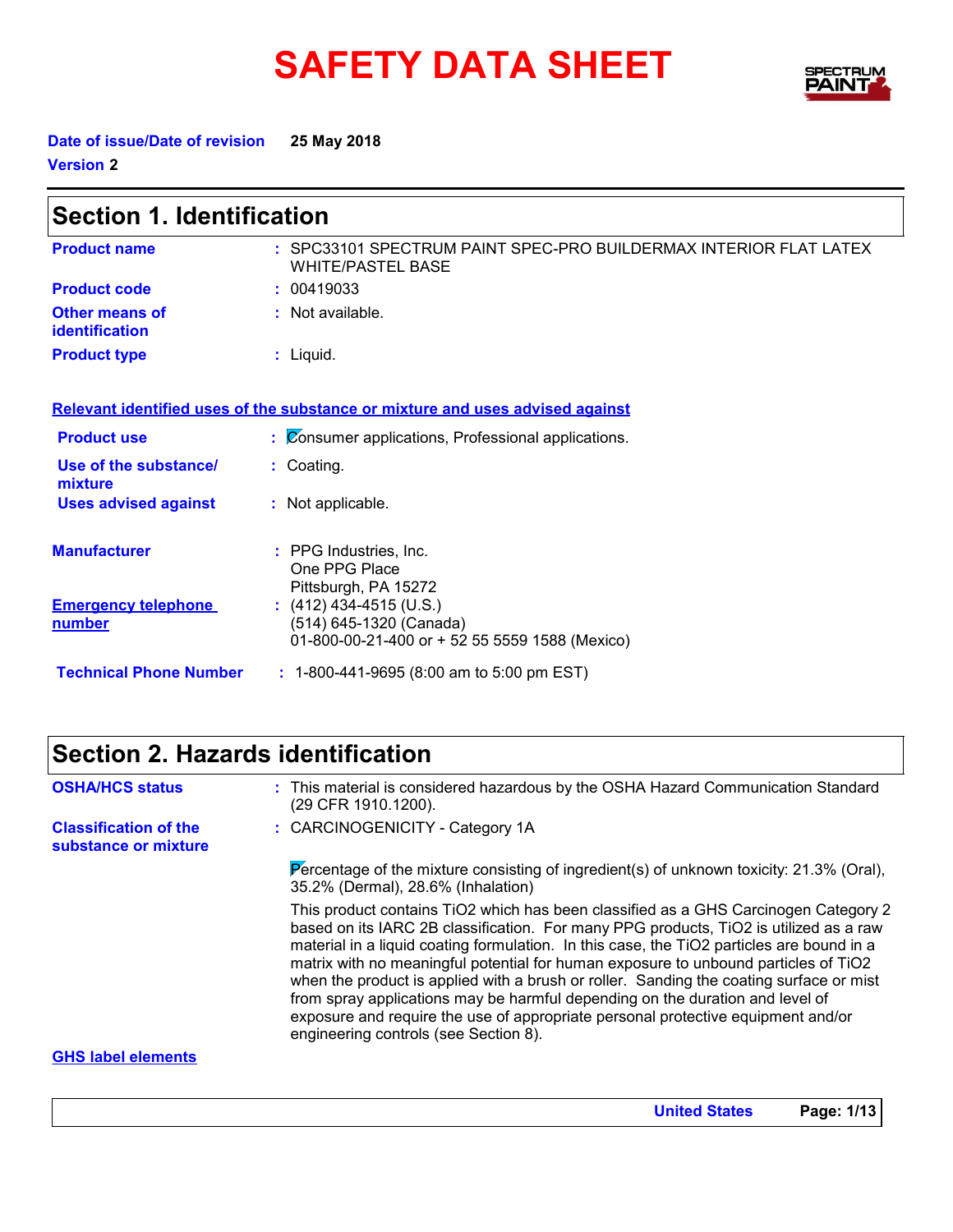### **Section 2. Hazards identification**

#### **Hazard pictograms :**



| <b>Signal word</b>                           | : Danger                                                                                                                                                                                                                                                                                                           |
|----------------------------------------------|--------------------------------------------------------------------------------------------------------------------------------------------------------------------------------------------------------------------------------------------------------------------------------------------------------------------|
| <b>Hazard statements</b>                     | : May cause cancer.                                                                                                                                                                                                                                                                                                |
| <b>Precautionary statements</b>              |                                                                                                                                                                                                                                                                                                                    |
| <b>General</b>                               | : Read label before use. Keep out of reach of children. If medical advice is needed,<br>have product container or label at hand.                                                                                                                                                                                   |
| <b>Prevention</b>                            | : Obtain special instructions before use. Do not handle until all safety precautions have<br>been read and understood. Wear protective gloves. Wear eye or face protection.<br>Wear protective clothing.                                                                                                           |
| <b>Response</b>                              | : IF exposed or concerned: Get medical attention.                                                                                                                                                                                                                                                                  |
| <b>Storage</b>                               | : Store locked up.                                                                                                                                                                                                                                                                                                 |
| <b>Disposal</b>                              | : Dispose of contents and container in accordance with all local, regional, national and<br>international regulations.                                                                                                                                                                                             |
| <b>Supplemental label</b><br><b>elements</b> | : Sanding and grinding dusts may be harmful if inhaled. This product contains crystalline<br>silica which can cause lung cancer or silicosis. The risk of cancer depends on the<br>duration and level of exposure to dust from sanding surfaces or mist from spray<br>applications. Emits toxic fumes when heated. |
| <b>Hazards not otherwise</b><br>classified   | : None known.                                                                                                                                                                                                                                                                                                      |

### **Section 3. Composition/information on ingredients**

| <b>Substance/mixture</b> | Mixture                                                                                |
|--------------------------|----------------------------------------------------------------------------------------|
| <b>Product name</b>      | : SPC33101 SPECTRUM PAINT SPEC-PRO BUILDERMAX INTERIOR FLAT LATEX<br>WHITE/PASTEL BASE |

| Ingredient name                                     | $\frac{9}{6}$    | <b>CAS number</b> |
|-----------------------------------------------------|------------------|-------------------|
| <b>E</b> mestone                                    | l≥10 - ≤20       | 1317-65-3         |
| Kaolin                                              | $\geq 5.0 - 510$ | 1332-58-7         |
| Diatomaceous earth                                  | $\geq 1.0 - 5.0$ | 61790-53-2        |
| titanium dioxide                                    | $\geq 1.0 - 5.0$ | 13463-67-7        |
| crystalline silica, respirable powder (<10 microns) | < 1.0            | 14808-60-7        |

SUB codes represent substances without registered CAS Numbers.

Any concentration shown as a range is to protect confidentiality or is due to batch variation.

**There are no additional ingredients present which, within the current knowledge of the supplier and in the concentrations applicable, are classified as hazardous to health or the environment and hence require reporting in this section.**

**Occupational exposure limits, if available, are listed in Section 8.**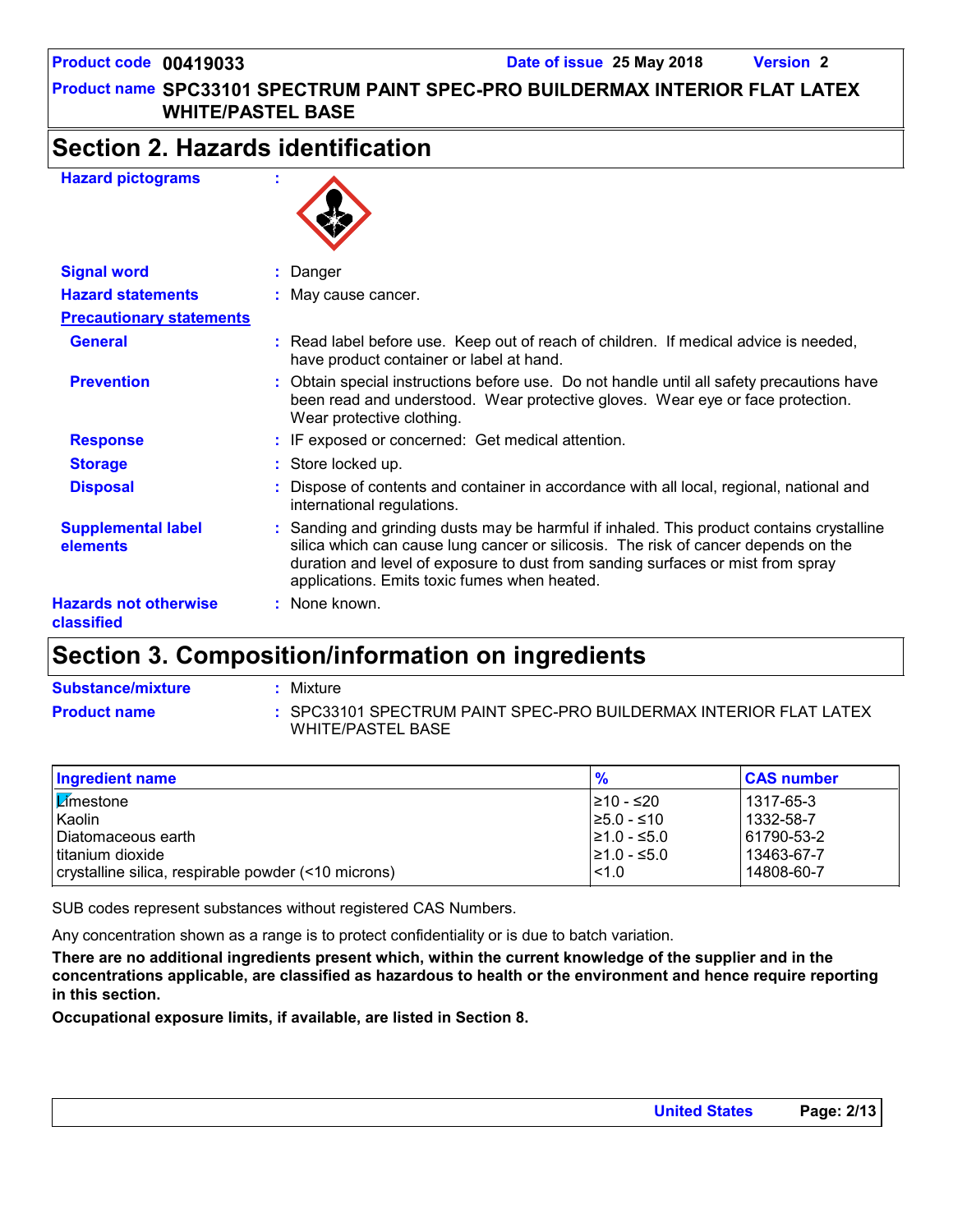### **Section 4. First aid measures**

If ingestion, irritation, any type of overexposure or symptoms of overexposure occur during or persists after use of this product, contact a POISON CONTROL CENTER, EMERGENCY ROOM OR PHYSICIAN immediately; have Safety Data Sheet information available. Never give anything by mouth to an unconscious or convulsing person.

#### **Description of necessary first aid measures**

| <b>Eye contact</b>  | : Remove contact lenses, irrigate copiously with clean, fresh water, holding the eyelids<br>apart for at least 10 minutes and seek immediate medical advice.                                           |
|---------------------|--------------------------------------------------------------------------------------------------------------------------------------------------------------------------------------------------------|
| <b>Inhalation</b>   | : Remove to fresh air. Keep person warm and at rest. If not breathing, if breathing is<br>irregular or if respiratory arrest occurs, provide artificial respiration or oxygen by trained<br>personnel. |
| <b>Skin contact</b> | : Remove contaminated clothing and shoes. Wash skin thoroughly with soap and water<br>or use recognized skin cleanser. Do NOT use solvents or thinners.                                                |
| <b>Ingestion</b>    | : If swallowed, seek medical advice immediately and show this container or label. Keep<br>person warm and at rest. Do NOT induce vomiting.                                                             |

#### **Most important symptoms/effects, acute and delayed**

| <b>Potential acute health effects</b> |                                                     |  |
|---------------------------------------|-----------------------------------------------------|--|
| <b>Eye contact</b>                    | : No known significant effects or critical hazards. |  |
| <b>Inhalation</b>                     | : No known significant effects or critical hazards. |  |
| <b>Skin contact</b>                   | : No known significant effects or critical hazards. |  |
| <b>Ingestion</b>                      | : No known significant effects or critical hazards. |  |
| <b>Over-exposure signs/symptoms</b>   |                                                     |  |
| Eye contact                           | : No specific data.                                 |  |
| <b>Inhalation</b>                     | : No specific data.                                 |  |
| <b>Skin contact</b>                   | : No specific data.                                 |  |
| <b>Ingestion</b>                      | No specific data.                                   |  |

|                                   | Indication of immediate medical attention and special treatment needed, if necessary                                                                                                                                                                                                                                                                                                                            |
|-----------------------------------|-----------------------------------------------------------------------------------------------------------------------------------------------------------------------------------------------------------------------------------------------------------------------------------------------------------------------------------------------------------------------------------------------------------------|
| <b>Notes to physician</b>         | : Treat symptomatically. Contact poison treatment specialist immediately if large<br>quantities have been ingested or inhaled.                                                                                                                                                                                                                                                                                  |
| <b>Specific treatments</b>        | : No specific treatment.                                                                                                                                                                                                                                                                                                                                                                                        |
| <b>Protection of first-aiders</b> | : No action shall be taken involving any personal risk or without suitable training. If it is<br>suspected that fumes are still present, the rescuer should wear an appropriate mask or<br>self-contained breathing apparatus. It may be dangerous to the person providing aid to<br>give mouth-to-mouth resuscitation. Wash contaminated clothing thoroughly with water<br>before removing it, or wear gloves. |

**See toxicological information (Section 11)**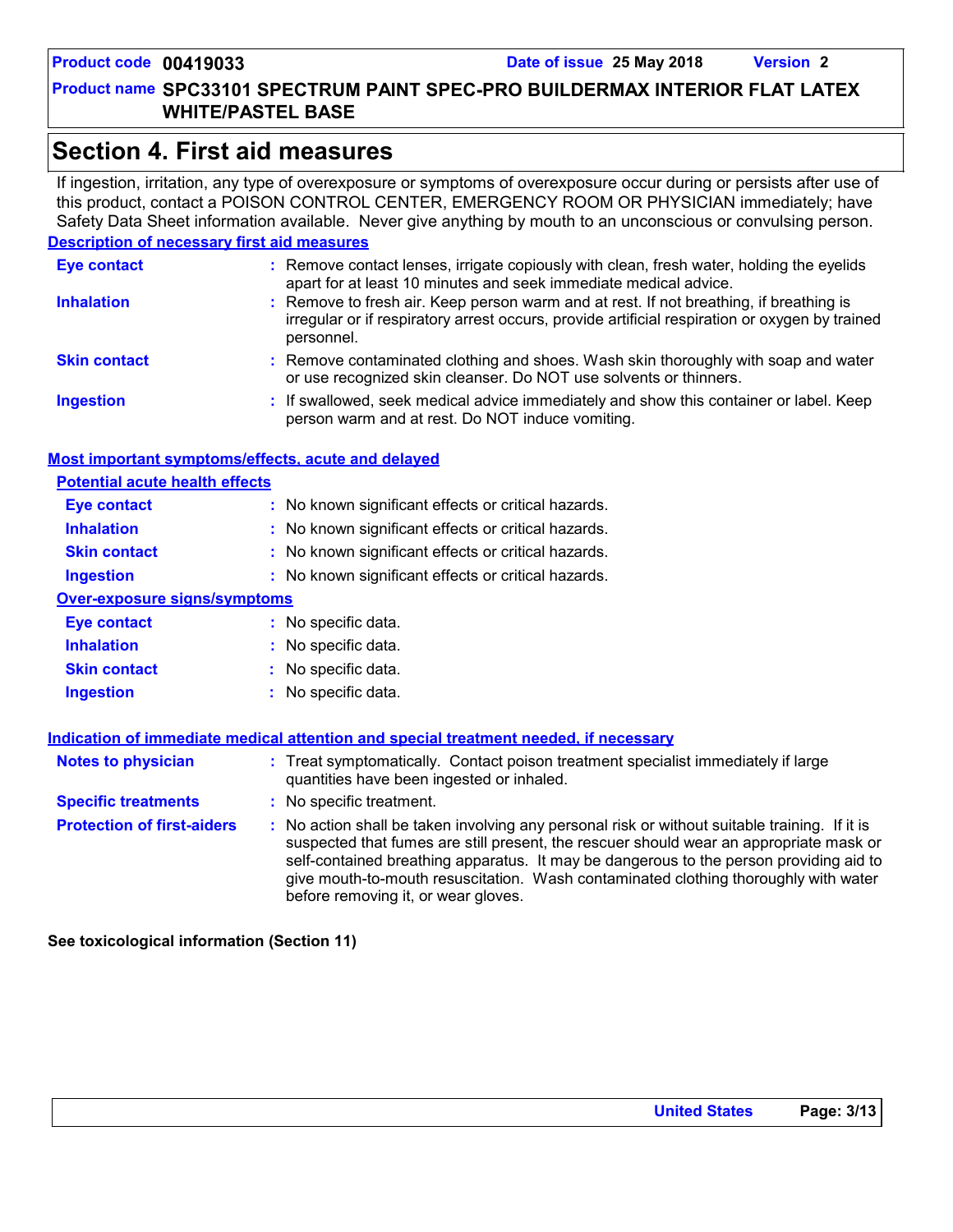#### **Product name SPC33101 SPECTRUM PAINT SPEC-PRO BUILDERMAX INTERIOR FLAT LATEX WHITE/PASTEL BASE**

### **Section 5. Fire-fighting measures**

| <b>Extinguishing media</b>                               |                                                                                                                                                                                                     |  |
|----------------------------------------------------------|-----------------------------------------------------------------------------------------------------------------------------------------------------------------------------------------------------|--|
| <b>Suitable extinguishing</b><br>media                   | : Use an extinguishing agent suitable for the surrounding fire.                                                                                                                                     |  |
| <b>Unsuitable extinguishing</b><br>media                 | : None known.                                                                                                                                                                                       |  |
| <b>Specific hazards arising</b><br>from the chemical     | : In a fire or if heated, a pressure increase will occur and the container may burst.                                                                                                               |  |
| <b>Hazardous thermal</b><br>decomposition products       | Decomposition products may include the following materials:<br>carbon oxides<br>metal oxide/oxides                                                                                                  |  |
| <b>Special protective actions</b><br>for fire-fighters   | : Promptly isolate the scene by removing all persons from the vicinity of the incident if<br>there is a fire. No action shall be taken involving any personal risk or without suitable<br>training. |  |
| <b>Special protective</b><br>equipment for fire-fighters | : Fire-fighters should wear appropriate protective equipment and self-contained breathing<br>apparatus (SCBA) with a full face-piece operated in positive pressure mode.                            |  |

### **Section 6. Accidental release measures**

#### **Personal precautions, protective equipment and emergency procedures**

| For non-emergency<br>personnel   |     | : No action shall be taken involving any personal risk or without suitable training.<br>Evacuate surrounding areas. Keep unnecessary and unprotected personnel from<br>entering. Do not touch or walk through spilled material. Avoid breathing vapor or mist.<br>Provide adequate ventilation. Wear appropriate respirator when ventilation is<br>inadequate. Put on appropriate personal protective equipment. |
|----------------------------------|-----|------------------------------------------------------------------------------------------------------------------------------------------------------------------------------------------------------------------------------------------------------------------------------------------------------------------------------------------------------------------------------------------------------------------|
| For emergency responders         | -11 | If specialized clothing is required to deal with the spillage, take note of any information in<br>Section 8 on suitable and unsuitable materials. See also the information in "For non-<br>emergency personnel".                                                                                                                                                                                                 |
| <b>Environmental precautions</b> |     | : Avoid dispersal of spilled material and runoff and contact with soil, waterways, drains<br>and sewers. Inform the relevant authorities if the product has caused environmental<br>pollution (sewers, waterways, soil or air).                                                                                                                                                                                  |

#### **Methods and materials for containment and cleaning up**

Stop leak if without risk. Move containers from spill area. Dilute with water and mop up if water-soluble. Alternatively, or if water-insoluble, absorb with an inert dry material and place in an appropriate waste disposal container. Dispose of via a licensed waste disposal contractor. **Small spill :**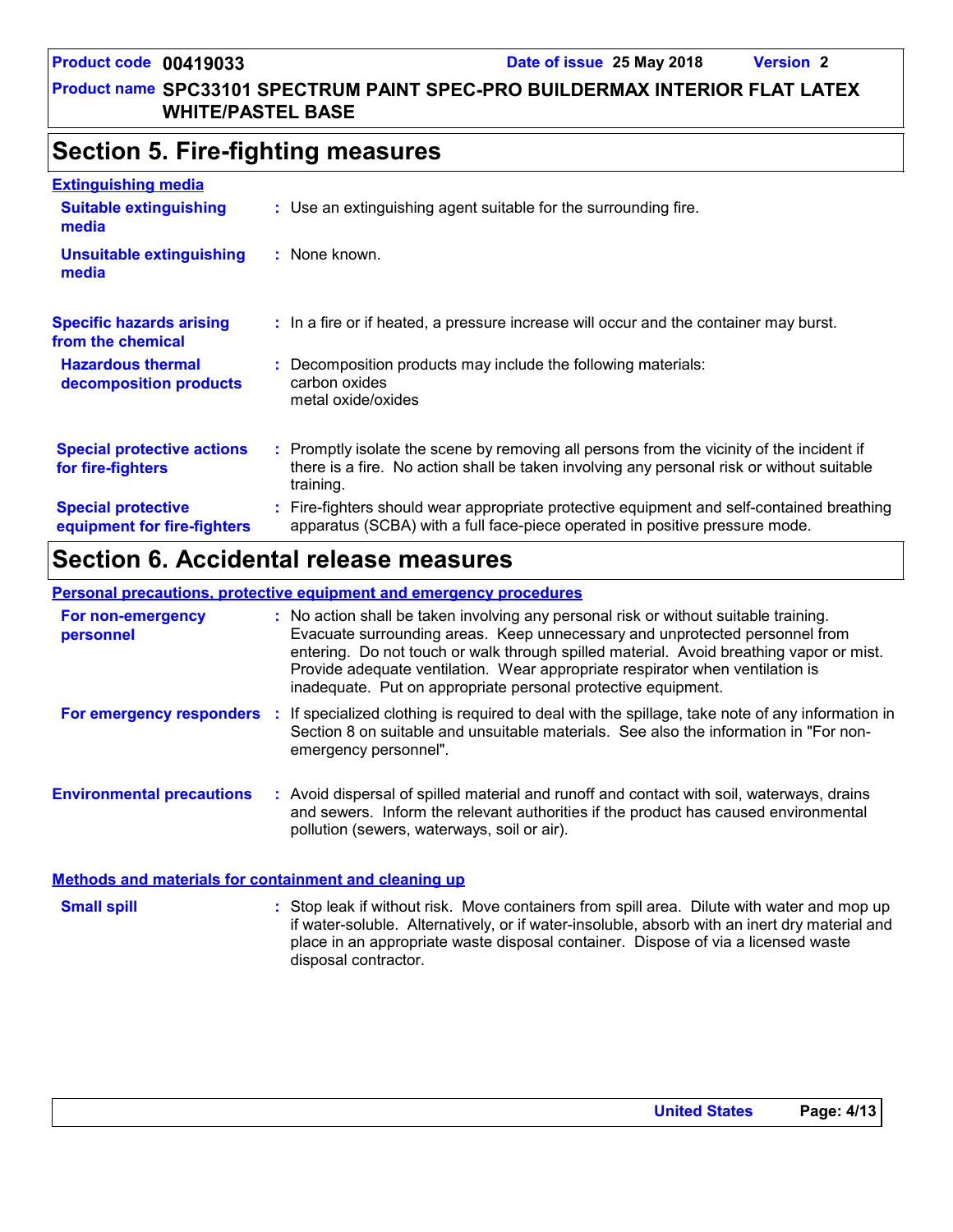### **Section 6. Accidental release measures**

**Large spill :**

: Stop leak if without risk. Move containers from spill area. Approach release from upwind. Prevent entry into sewers, water courses, basements or confined areas. Wash spillages into an effluent treatment plant or proceed as follows. Contain and collect spillage with non-combustible, absorbent material e.g. sand, earth, vermiculite or diatomaceous earth and place in container for disposal according to local regulations (see Section 13). Dispose of via a licensed waste disposal contractor. Contaminated absorbent material may pose the same hazard as the spilled product. Note: see Section 1 for emergency contact information and Section 13 for waste disposal.

### **Section 7. Handling and storage**

#### **Precautions for safe handling**

| <b>Protective measures</b>                                                       | : Put on appropriate personal protective equipment (see Section 8). Avoid exposure -<br>obtain special instructions before use. Do not handle until all safety precautions have<br>been read and understood. Do not get in eyes or on skin or clothing. Do not ingest.<br>Avoid breathing vapor or mist. If during normal use the material presents a respiratory<br>hazard, use only with adequate ventilation or wear appropriate respirator. Keep in the<br>original container or an approved alternative made from a compatible material, kept<br>tightly closed when not in use. Empty containers retain product residue and can be<br>hazardous. Do not reuse container. |
|----------------------------------------------------------------------------------|--------------------------------------------------------------------------------------------------------------------------------------------------------------------------------------------------------------------------------------------------------------------------------------------------------------------------------------------------------------------------------------------------------------------------------------------------------------------------------------------------------------------------------------------------------------------------------------------------------------------------------------------------------------------------------|
| <b>Special precautions</b>                                                       | : If this material is part of a multiple component system, read the Safety Data Sheet(s) for<br>the other component or components before blending as the resulting mixture may have<br>the hazards of all of its parts.                                                                                                                                                                                                                                                                                                                                                                                                                                                        |
| <b>Advice on general</b><br>occupational hygiene                                 | : Eating, drinking and smoking should be prohibited in areas where this material is<br>handled, stored and processed. Workers should wash hands and face before eating,<br>drinking and smoking. Remove contaminated clothing and protective equipment before<br>entering eating areas. See also Section 8 for additional information on hygiene<br>measures.                                                                                                                                                                                                                                                                                                                  |
| <b>Conditions for safe storage,</b><br>including any<br><i>incompatibilities</i> | Do not store below the following temperature: $5^{\circ}$ C (41 <sup>°</sup> F). Store in accordance with<br>local regulations. Store in original container protected from direct sunlight in a dry, cool<br>and well-ventilated area, away from incompatible materials (see Section 10) and food<br>and drink. Keep container tightly closed and sealed until ready for use. Containers that<br>have been opened must be carefully resealed and kept upright to prevent leakage. Do<br>not store in unlabeled containers. Use appropriate containment to avoid environmental<br>contamination.                                                                                |

### **Section 8. Exposure controls/personal protection**

**Control parameters Occupational exposure limits**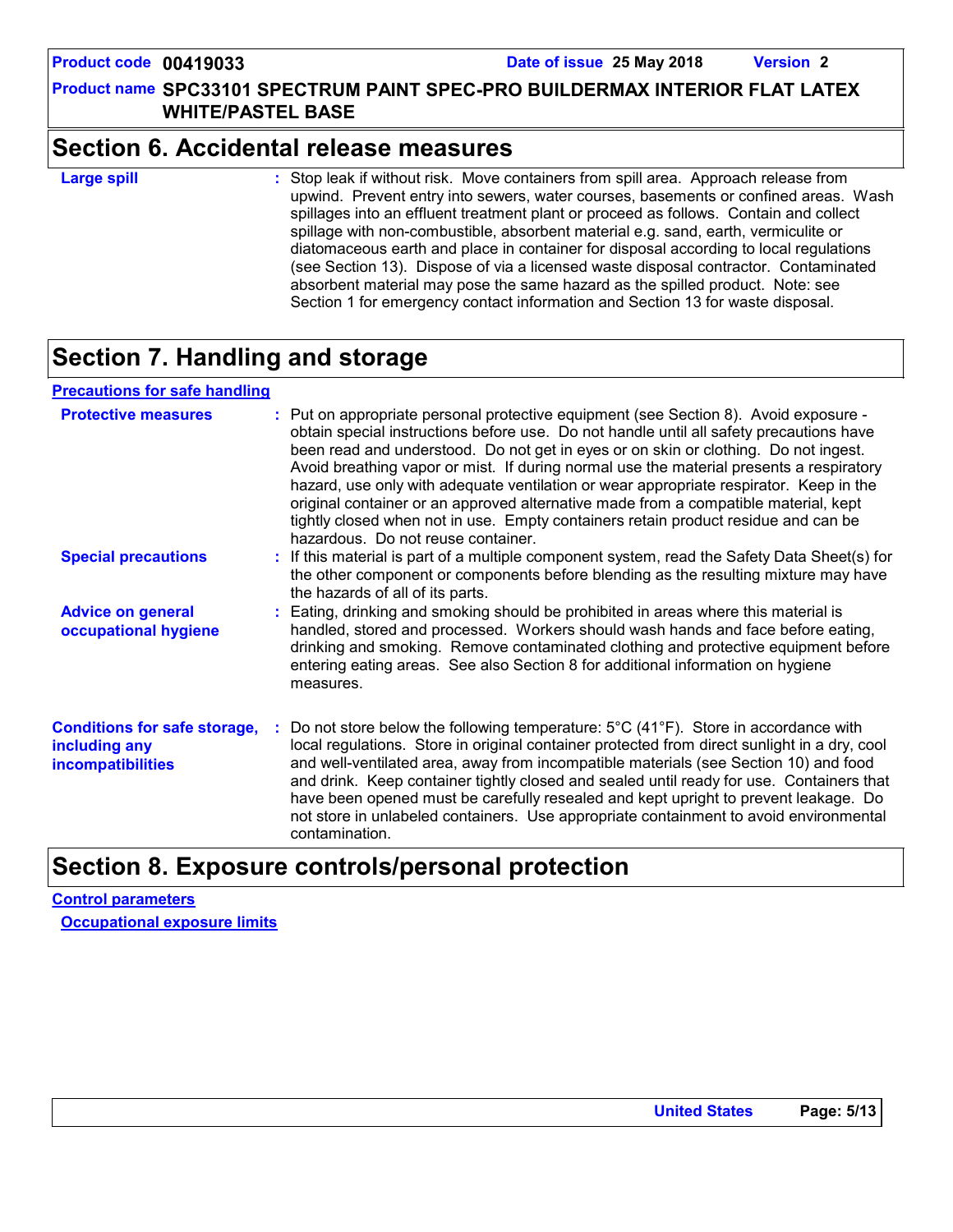#### **Section 8. Exposure controls/personal protection** Limestone **OSHA PEL (United States, 6/2016).** TWA: 5 mg/m<sup>3</sup> 8 hours. Form: Respirable fraction TWA: 15 mg/m<sup>3</sup> 8 hours. Form: Total dust Kaolin **ACGIH TLV (United States, 3/2017).** TWA: 2 mg/m<sup>3</sup> 8 hours. Form: Respirable fraction **OSHA PEL (United States, 6/2016).** TWA: 5 mg/m<sup>3</sup> 8 hours. Form: Respirable fraction TWA: 15 mg/m<sup>3</sup> 8 hours. Form: Total dust Diatomaceous earth **OSHA PEL Z3 (United States, 6/2016).** TWA: 20 mppcf 8 hours. TWA: 80 mg/m<sup>3</sup> / (%SiO2) 8 hours. titanium dioxide **OSHA PEL (United States, 6/2016).** TWA: 15 mg/m<sup>3</sup> 8 hours. Form: Total dust **ACGIH TLV (United States, 3/2017).** TWA:  $10 \text{ mg/m}^3$  8 hours. crystalline silica, respirable powder (<10 microns) **ACGIH TLV (United States, 3/2017).** TWA:  $0.025$  mg/m $3$  8 hours. Form: Respirable **OSHA PEL Z3 (United States, 6/2016).** TWA: 10 mg/m<sup>3</sup> / (%SiO2+2) 8 hours. Form: **Respirable**  TWA: 250 mppcf / (%SiO2+5) 8 hours. Form: Respirable **OSHA PEL (United States, 6/2016).** TWA: 50 µg/m<sup>3</sup> 8 hours. Form: Respirable dust **Ingredient name Exposure limits Appropriate engineering controls :** If user operations generate dust, fumes, gas, vapor or mist, use process enclosures, local exhaust ventilation or other engineering controls to keep worker exposure to **Recommended monitoring :** If this product contains ingredients with exposure limits, personal, workplace **procedures** atmosphere or biological monitoring may be required to determine the effectiveness of the ventilation or other control measures and/or the necessity to use respiratory protective equipment. Reference should be made to appropriate monitoring standards. Reference to national guidance documents for methods for the determination of hazardous substances will also be required. **Key to abbreviations** A **=** Acceptable Maximum Peak ACGIH = American Conference of Governmental Industrial Hygienists. C **=** Ceiling Limit S = Potential skin absorption SR = Respiratory sensitization SS **=** Skin sensitization TD **=** Total dust **Consult local authorities for acceptable exposure limits.** TLV = Threshold Limit Value TWA **=** Time Weighted Average F **=** Fume IPEL = Internal Permissible Exposure Limit OSHA **=** Occupational Safety and Health Administration. R = Respirable  $Z = OSHA 29 CFR 1910.1200 Subpart Z - Toxic and Hazardous Substances$ STEL **=** Short term Exposure limit values

airborne contaminants below any recommended or statutory limits.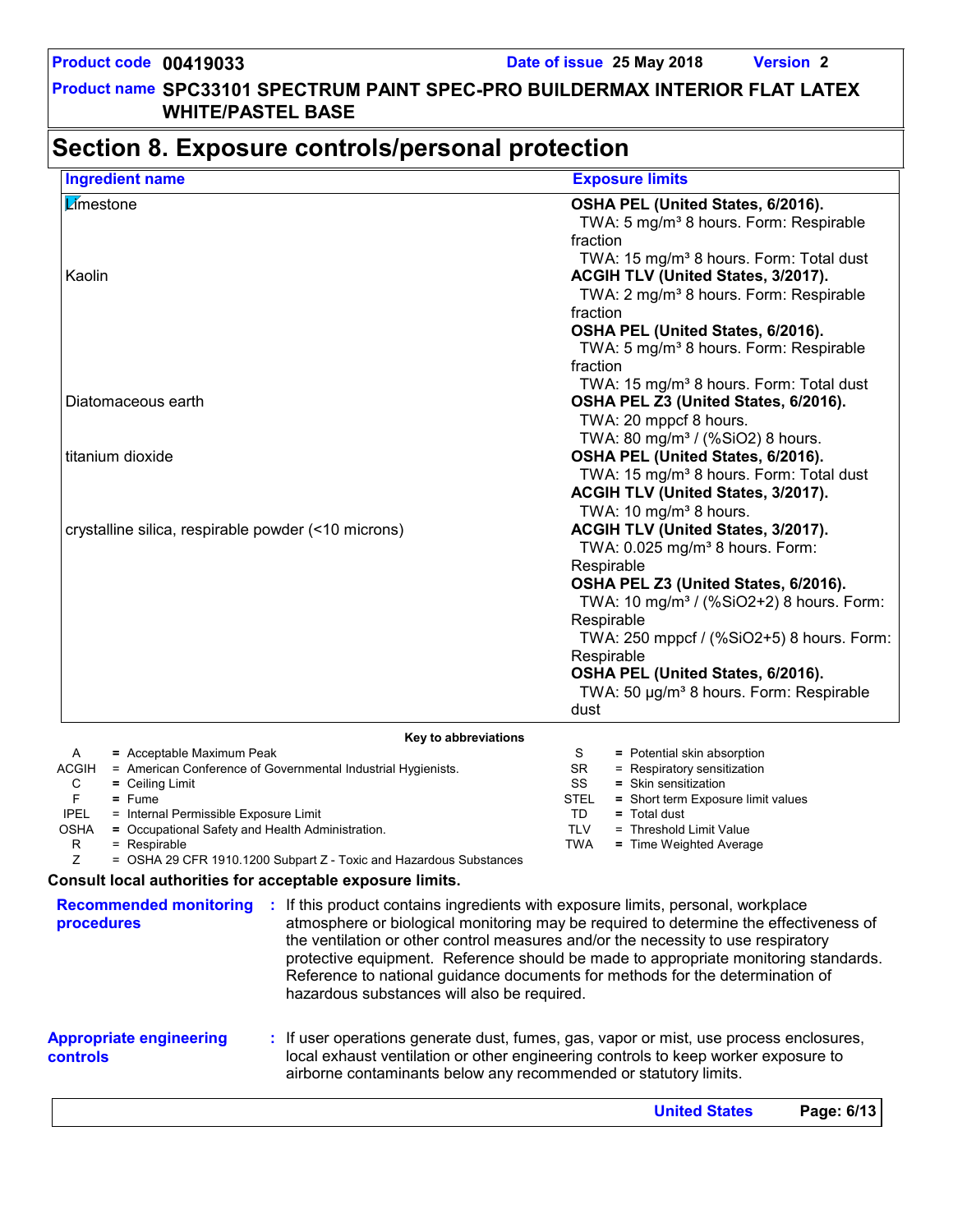**Product name SPC33101 SPECTRUM PAINT SPEC-PRO BUILDERMAX INTERIOR FLAT LATEX WHITE/PASTEL BASE**

### **Section 8. Exposure controls/personal protection**

| <b>Environmental exposure</b> | Emissions from ventilation or work process equipment should be checked to ensure                                                                                                                                                          |
|-------------------------------|-------------------------------------------------------------------------------------------------------------------------------------------------------------------------------------------------------------------------------------------|
| <b>controls</b>               | they comply with the requirements of environmental protection legislation. In some<br>cases, fume scrubbers, filters or engineering modifications to the process equipment<br>will be necessary to reduce emissions to acceptable levels. |
|                               |                                                                                                                                                                                                                                           |
|                               |                                                                                                                                                                                                                                           |

#### **Individual protection measures**

| <b>Hygiene measures</b>                              | : Wash hands, forearms and face thoroughly after handling chemical products, before<br>eating, smoking and using the lavatory and at the end of the working period.<br>Appropriate techniques should be used to remove potentially contaminated clothing.<br>Wash contaminated clothing before reusing. Ensure that eyewash stations and safety<br>showers are close to the workstation location.                                                                                                                                                                                                                      |
|------------------------------------------------------|------------------------------------------------------------------------------------------------------------------------------------------------------------------------------------------------------------------------------------------------------------------------------------------------------------------------------------------------------------------------------------------------------------------------------------------------------------------------------------------------------------------------------------------------------------------------------------------------------------------------|
| <b>Eye/face protection</b><br><b>Skin protection</b> | : Safety glasses with side shields.                                                                                                                                                                                                                                                                                                                                                                                                                                                                                                                                                                                    |
| <b>Hand protection</b>                               | : Chemical-resistant, impervious gloves complying with an approved standard should be<br>worn at all times when handling chemical products if a risk assessment indicates this is<br>necessary. Considering the parameters specified by the glove manufacturer, check<br>during use that the gloves are still retaining their protective properties. It should be<br>noted that the time to breakthrough for any glove material may be different for different<br>glove manufacturers. In the case of mixtures, consisting of several substances, the<br>protection time of the gloves cannot be accurately estimated. |
| <b>Body protection</b>                               | : Personal protective equipment for the body should be selected based on the task being<br>performed and the risks involved and should be approved by a specialist before<br>handling this product.                                                                                                                                                                                                                                                                                                                                                                                                                    |
| <b>Other skin protection</b>                         | : Appropriate footwear and any additional skin protection measures should be selected<br>based on the task being performed and the risks involved and should be approved by a<br>specialist before handling this product.                                                                                                                                                                                                                                                                                                                                                                                              |
| <b>Respiratory protection</b>                        | : Respirator selection must be based on known or anticipated exposure levels, the<br>hazards of the product and the safe working limits of the selected respirator. If workers<br>are exposed to concentrations above the exposure limit, they must use appropriate,<br>certified respirators. Use a properly fitted, air-purifying or air-fed respirator complying<br>with an approved standard if a risk assessment indicates this is necessary.                                                                                                                                                                     |

### **Section 9. Physical and chemical properties**

| <b>Appearance</b>                |                                                                      |
|----------------------------------|----------------------------------------------------------------------|
| <b>Physical state</b>            | $:$ Liquid.                                                          |
| <b>Color</b>                     | : Various                                                            |
| <b>Odor</b>                      | $:$ Alcohol-like.                                                    |
| <b>Odor threshold</b>            | $:$ Not available.                                                   |
| рH                               | : 8.6                                                                |
| <b>Melting point</b>             | : Not available.                                                     |
| <b>Boiling point</b>             | : $100^{\circ}$ C (212 $^{\circ}$ F)                                 |
| <b>Flash point</b>               | : Closed cup: Not applicable. [Product does not sustain combustion.] |
| <b>Auto-ignition temperature</b> | $:$ Not available.                                                   |
| <b>Decomposition temperature</b> | $:$ Not available.                                                   |
| <b>Flammability (solid, gas)</b> | : Not available.                                                     |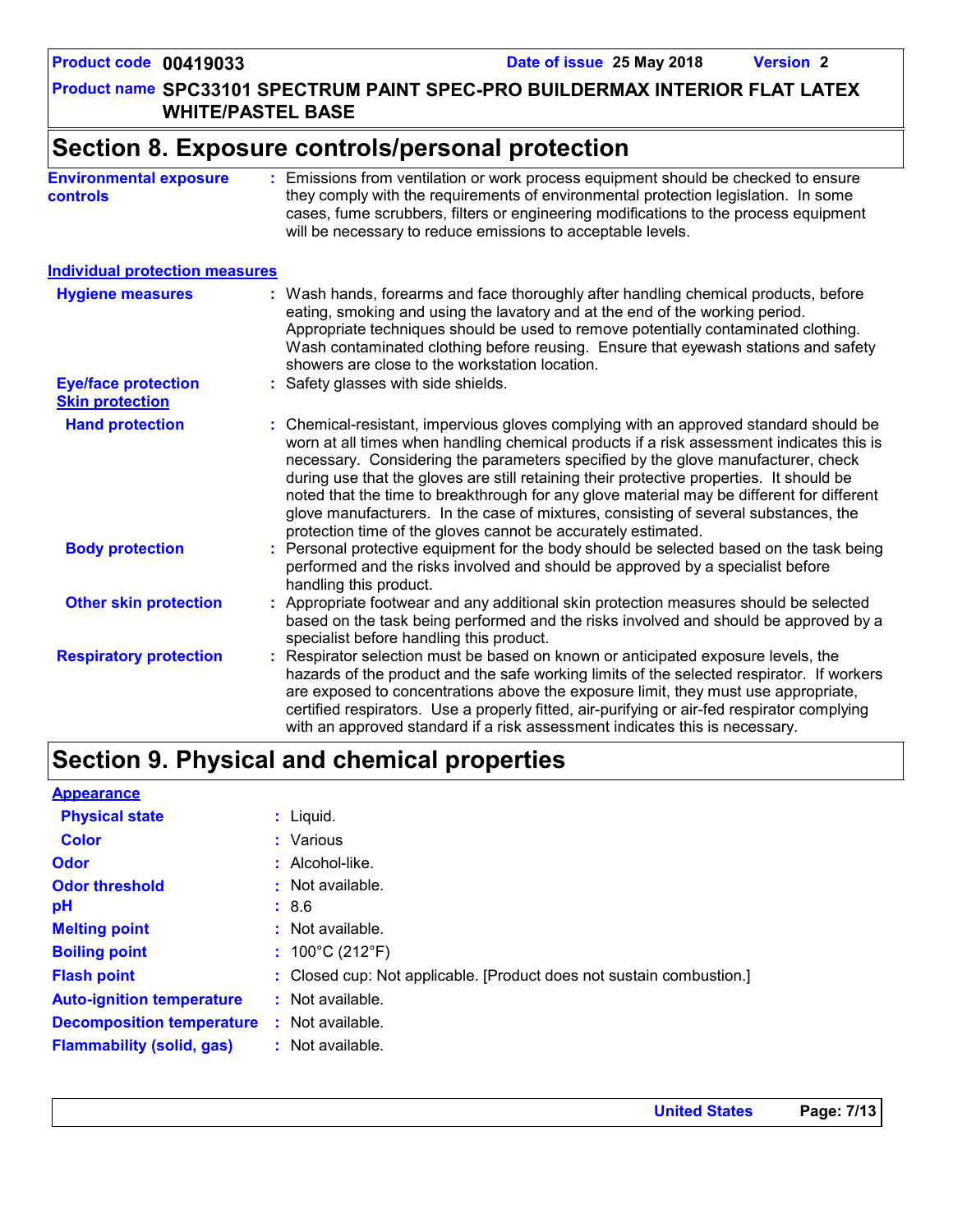**United States Page: 8/13**

#### **Product name SPC33101 SPECTRUM PAINT SPEC-PRO BUILDERMAX INTERIOR FLAT LATEX WHITE/PASTEL BASE**

### **Section 9. Physical and chemical properties**

| Lower and upper explosive<br>(flammable) limits   | $:$ Not available.                                             |
|---------------------------------------------------|----------------------------------------------------------------|
| <b>Evaporation rate</b>                           | $\therefore$ 0.05 (butyl acetate = 1)                          |
| <b>Vapor pressure</b>                             | : 3.3 kPa (25 mm Hg) [room temperature]                        |
| <b>Vapor density</b>                              | : Not available.                                               |
| <b>Relative density</b>                           | : 1.3                                                          |
| Density (lbs / gal)                               | : 10.85                                                        |
| <b>Solubility</b>                                 | : Soluble in the following materials: cold water.              |
| <b>Partition coefficient: n-</b><br>octanol/water | $:$ Not available.                                             |
| <b>Viscosity</b>                                  | : Kinematic (40°C (104°F)): >0.21 cm <sup>2</sup> /s (>21 cSt) |
| <b>Volatility</b>                                 | : 75% (v/v), 57.573% (w/w)                                     |
| $%$ Solid. (w/w)                                  | : 42.427                                                       |

## **Section 10. Stability and reactivity**

| <b>Reactivity</b>                            | : No specific test data related to reactivity available for this product or its ingredients.                                                  |
|----------------------------------------------|-----------------------------------------------------------------------------------------------------------------------------------------------|
| <b>Chemical stability</b>                    | : The product is stable.                                                                                                                      |
| <b>Possibility of hazardous</b><br>reactions | : Under normal conditions of storage and use, hazardous reactions will not occur.                                                             |
| <b>Conditions to avoid</b>                   | : When exposed to high temperatures may produce hazardous decomposition products.<br>Refer to protective measures listed in sections 7 and 8. |
| <b>Incompatible materials</b>                | : Keep away from the following materials to prevent strong exothermic reactions:<br>oxidizing agents, strong alkalis, strong acids.           |
| <b>Hazardous decomposition</b><br>products   | Decomposition products may include the following materials: carbon monoxide, carbon<br>dioxide, smoke, oxides of nitrogen.                    |

### **Section 11. Toxicological information**

#### **Information on toxicological effects**

| <b>Product/ingredient name</b>                                                        | <b>Result</b>                                      | <b>Species</b> | <b>Dose</b>               | <b>Exposure</b> |
|---------------------------------------------------------------------------------------|----------------------------------------------------|----------------|---------------------------|-----------------|
| Kaolin<br>titanium dioxide                                                            | LD50 Oral<br>LD50 Oral                             | Rat<br>Rat     | >5000 mg/kg<br>$>11$ g/kg |                 |
| <b>Conclusion/Summary</b><br><b>Irritation/Corrosion</b><br><b>Conclusion/Summary</b> | There are no data available on the mixture itself. |                |                           |                 |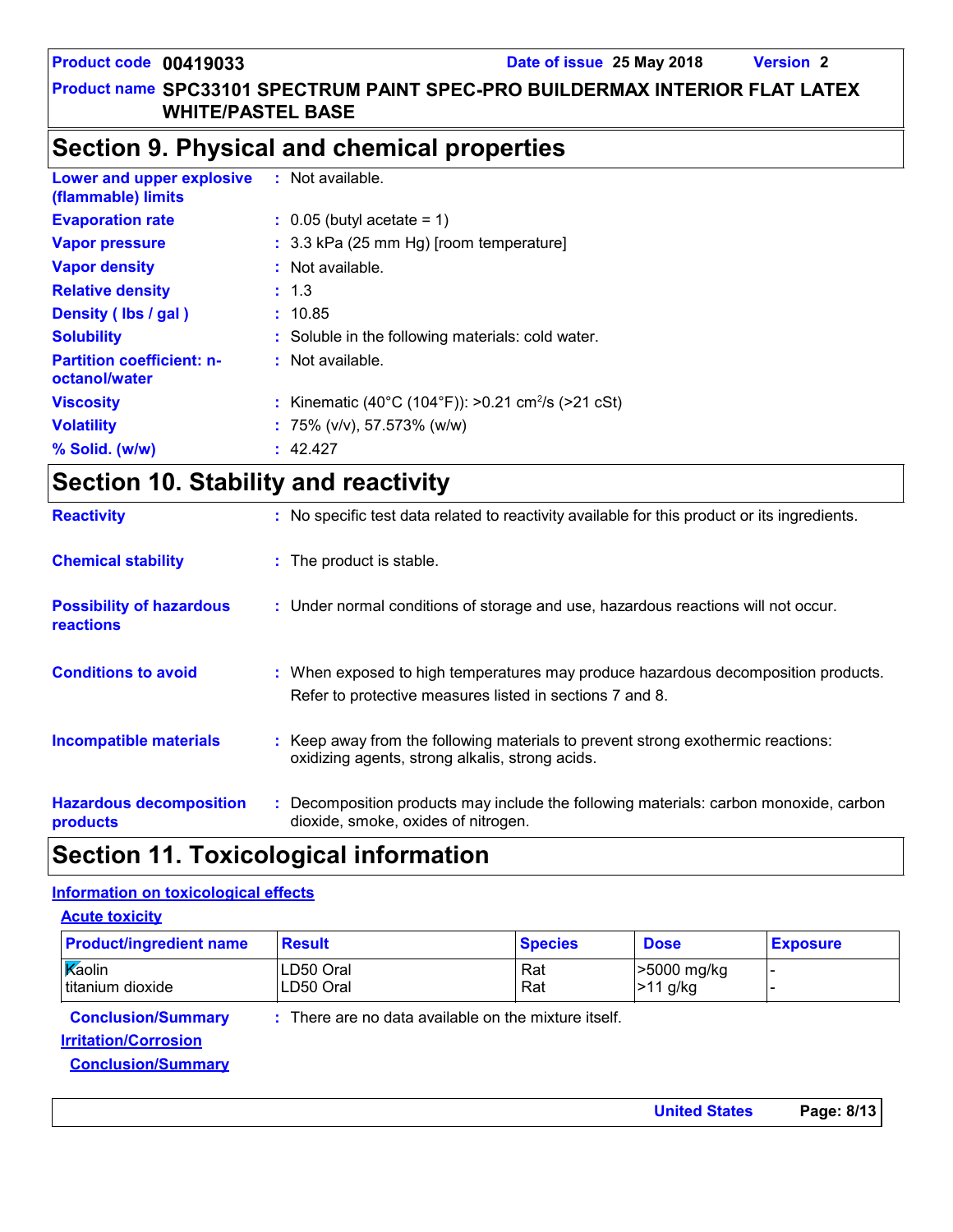### **Section 11. Toxicological information**

| <b>Skin</b>                    |  |                                                                 |             | $:$ There are no data available on the mixture itself. |  |  |
|--------------------------------|--|-----------------------------------------------------------------|-------------|--------------------------------------------------------|--|--|
| <b>Eyes</b>                    |  |                                                                 |             | $:$ There are no data available on the mixture itself. |  |  |
| <b>Respiratory</b>             |  | $\therefore$ There are no data available on the mixture itself. |             |                                                        |  |  |
| <b>Sensitization</b>           |  |                                                                 |             |                                                        |  |  |
| <b>Conclusion/Summary</b>      |  |                                                                 |             |                                                        |  |  |
| <b>Skin</b>                    |  |                                                                 |             | $:$ There are no data available on the mixture itself. |  |  |
| <b>Respiratory</b>             |  | $:$ There are no data available on the mixture itself.          |             |                                                        |  |  |
| <b>Mutagenicity</b>            |  |                                                                 |             |                                                        |  |  |
| <b>Conclusion/Summary</b>      |  |                                                                 |             | $:$ There are no data available on the mixture itself. |  |  |
| <b>Carcinogenicity</b>         |  |                                                                 |             |                                                        |  |  |
| <b>Conclusion/Summary</b>      |  |                                                                 |             | : There are no data available on the mixture itself.   |  |  |
| <b>Classification</b>          |  |                                                                 |             |                                                        |  |  |
| <b>Product/ingredient name</b> |  | <b>OSHA</b>                                                     | <b>IARC</b> | <b>NTP</b>                                             |  |  |
| <b>Diatomaceous earth</b>      |  |                                                                 | 3           |                                                        |  |  |

| Product/ingredient name        | <b>IOSHA</b> | <b>IARC</b> | NIP                             |
|--------------------------------|--------------|-------------|---------------------------------|
| Diatomaceous earth             |              |             |                                 |
| titanium dioxide               |              | 2B          |                                 |
| crystalline silica, respirable |              |             | Known to be a human carcinogen. |
| powder (<10 microns)           |              |             |                                 |

**Carcinogen Classification code:**

**IARC: 1, 2A, 2B, 3, 4 NTP: Known to be a human carcinogen; Reasonably anticipated to be a human carcinogen OSHA: + Not listed/not regulated: -**

#### **Reproductive toxicity**

**Conclusion/Summary :** There are no data available on the mixture itself.

#### **Teratogenicity**

**Conclusion/Summary :** There are no data available on the mixture itself.

**Specific target organ toxicity (single exposure)**

Not available.

#### **Specific target organ toxicity (repeated exposure)**

| <b>Name</b>                                         | <b>Category</b> |
|-----------------------------------------------------|-----------------|
| crystalline silica, respirable powder (<10 microns) | ∵ategoryٽ       |

**Target organs :** Contains material which causes damage to the following organs: eyes. Contains material which may cause damage to the following organs: lungs, upper respiratory tract, skin, stomach.

#### **Aspiration hazard**

Not available.

#### **Information on the likely routes of exposure**

#### **Potential acute health effects**

**Eye contact Exercise :** No known significant effects or critical hazards.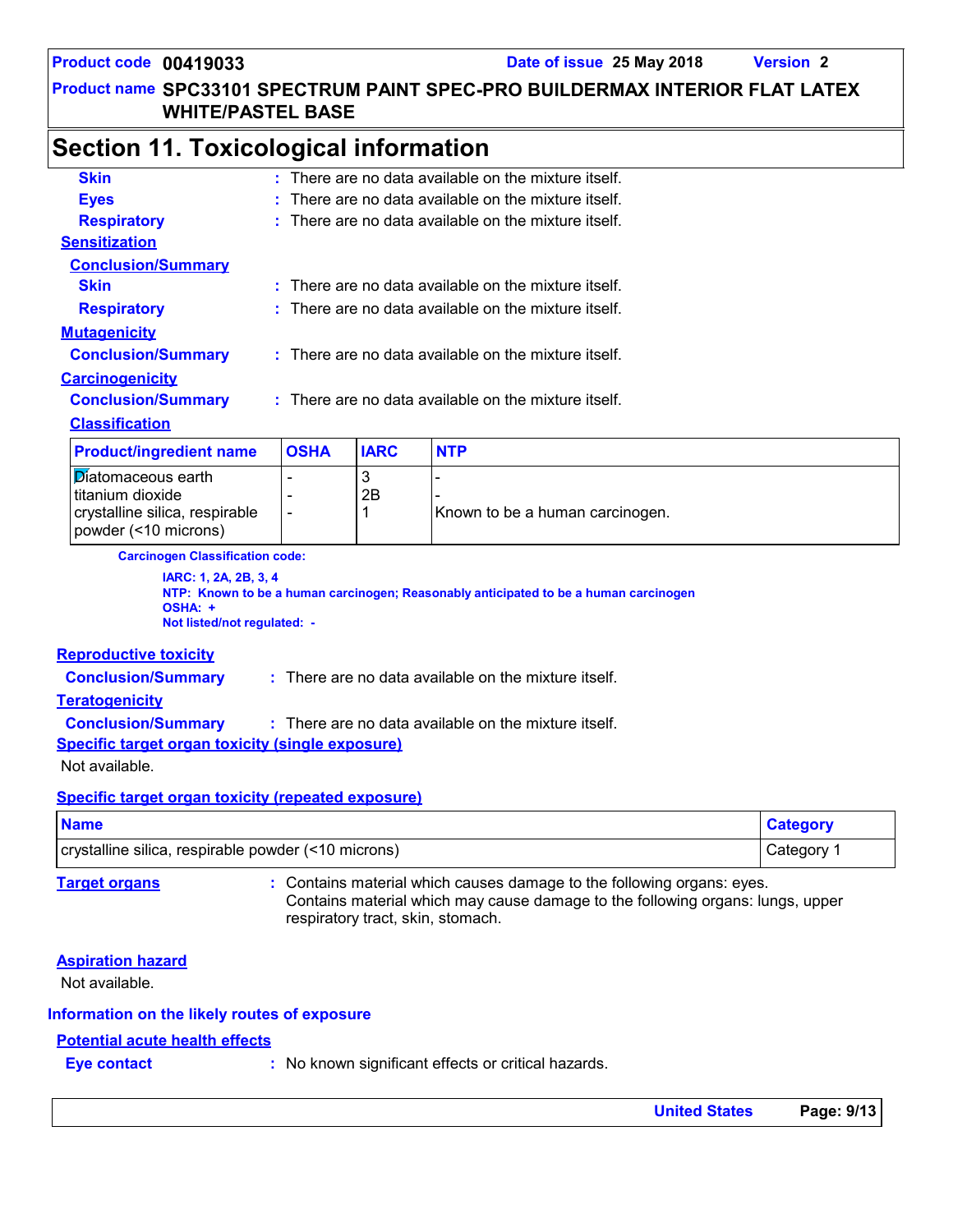|                                         | <b>Section 11. Toxicological information</b>                                                                                                                                                                                                                                                                                                                                                                                                                                                                                                                                                                                                                                                                                                                                                                                                                                                                                                                                                                                                                                                                                                                                                                                                                                                                                   |
|-----------------------------------------|--------------------------------------------------------------------------------------------------------------------------------------------------------------------------------------------------------------------------------------------------------------------------------------------------------------------------------------------------------------------------------------------------------------------------------------------------------------------------------------------------------------------------------------------------------------------------------------------------------------------------------------------------------------------------------------------------------------------------------------------------------------------------------------------------------------------------------------------------------------------------------------------------------------------------------------------------------------------------------------------------------------------------------------------------------------------------------------------------------------------------------------------------------------------------------------------------------------------------------------------------------------------------------------------------------------------------------|
| <b>Inhalation</b>                       | : No known significant effects or critical hazards.                                                                                                                                                                                                                                                                                                                                                                                                                                                                                                                                                                                                                                                                                                                                                                                                                                                                                                                                                                                                                                                                                                                                                                                                                                                                            |
| <b>Skin contact</b>                     | : No known significant effects or critical hazards.                                                                                                                                                                                                                                                                                                                                                                                                                                                                                                                                                                                                                                                                                                                                                                                                                                                                                                                                                                                                                                                                                                                                                                                                                                                                            |
| <b>Ingestion</b>                        | : No known significant effects or critical hazards.                                                                                                                                                                                                                                                                                                                                                                                                                                                                                                                                                                                                                                                                                                                                                                                                                                                                                                                                                                                                                                                                                                                                                                                                                                                                            |
| <b>Over-exposure signs/symptoms</b>     |                                                                                                                                                                                                                                                                                                                                                                                                                                                                                                                                                                                                                                                                                                                                                                                                                                                                                                                                                                                                                                                                                                                                                                                                                                                                                                                                |
| <b>Eye contact</b>                      | : No specific data.                                                                                                                                                                                                                                                                                                                                                                                                                                                                                                                                                                                                                                                                                                                                                                                                                                                                                                                                                                                                                                                                                                                                                                                                                                                                                                            |
| <b>Inhalation</b>                       | : No specific data.                                                                                                                                                                                                                                                                                                                                                                                                                                                                                                                                                                                                                                                                                                                                                                                                                                                                                                                                                                                                                                                                                                                                                                                                                                                                                                            |
| <b>Skin contact</b>                     | : No specific data.                                                                                                                                                                                                                                                                                                                                                                                                                                                                                                                                                                                                                                                                                                                                                                                                                                                                                                                                                                                                                                                                                                                                                                                                                                                                                                            |
| <b>Ingestion</b>                        | : No specific data.                                                                                                                                                                                                                                                                                                                                                                                                                                                                                                                                                                                                                                                                                                                                                                                                                                                                                                                                                                                                                                                                                                                                                                                                                                                                                                            |
|                                         | Delayed and immediate effects and also chronic effects from short and long term exposure                                                                                                                                                                                                                                                                                                                                                                                                                                                                                                                                                                                                                                                                                                                                                                                                                                                                                                                                                                                                                                                                                                                                                                                                                                       |
| <b>Conclusion/Summary</b>               | : There are no data available on the mixture itself. This product contains crystalline silica<br>which can cause lung cancer or silicosis. The risk of cancer depends on the duration<br>and level of exposure to dust from sanding surfaces or mist from spray applications.<br>This product contains TiO2 which has been classified as a GHS Carcinogen Category 2<br>based on its IARC 2B classification. For many PPG products, TiO2 is utilized as a raw<br>material in a liquid coating formulation. In this case, the TiO2 particles are bound in a<br>matrix with no meaningful potential for human exposure to unbound particles of TiO2<br>when the product is applied with a brush or roller. Sanding the coating surface or mist<br>from spray applications may be harmful depending on the duration and level of<br>exposure and require the use of appropriate personal protective equipment and/or<br>engineering controls (see Section 8). If splashed in the eyes, the liquid may cause<br>irritation and reversible damage. Ingestion may cause nausea, diarrhea and vomiting.<br>This takes into account, where known, delayed and immediate effects and also chronic<br>effects of components from short-term and long-term exposure by oral, inhalation and<br>dermal routes of exposure and eye contact. |
| <b>Short term exposure</b>              |                                                                                                                                                                                                                                                                                                                                                                                                                                                                                                                                                                                                                                                                                                                                                                                                                                                                                                                                                                                                                                                                                                                                                                                                                                                                                                                                |
| <b>Potential immediate</b><br>effects   | : There are no data available on the mixture itself.                                                                                                                                                                                                                                                                                                                                                                                                                                                                                                                                                                                                                                                                                                                                                                                                                                                                                                                                                                                                                                                                                                                                                                                                                                                                           |
| <b>Potential delayed effects</b>        | : There are no data available on the mixture itself.                                                                                                                                                                                                                                                                                                                                                                                                                                                                                                                                                                                                                                                                                                                                                                                                                                                                                                                                                                                                                                                                                                                                                                                                                                                                           |
| <b>Long term exposure</b>               |                                                                                                                                                                                                                                                                                                                                                                                                                                                                                                                                                                                                                                                                                                                                                                                                                                                                                                                                                                                                                                                                                                                                                                                                                                                                                                                                |
| <b>Potential immediate</b><br>effects   | : There are no data available on the mixture itself.                                                                                                                                                                                                                                                                                                                                                                                                                                                                                                                                                                                                                                                                                                                                                                                                                                                                                                                                                                                                                                                                                                                                                                                                                                                                           |
| <b>Potential delayed effects</b>        | : There are no data available on the mixture itself.                                                                                                                                                                                                                                                                                                                                                                                                                                                                                                                                                                                                                                                                                                                                                                                                                                                                                                                                                                                                                                                                                                                                                                                                                                                                           |
| <b>Potential chronic health effects</b> |                                                                                                                                                                                                                                                                                                                                                                                                                                                                                                                                                                                                                                                                                                                                                                                                                                                                                                                                                                                                                                                                                                                                                                                                                                                                                                                                |
| <b>General</b>                          | : No known significant effects or critical hazards.                                                                                                                                                                                                                                                                                                                                                                                                                                                                                                                                                                                                                                                                                                                                                                                                                                                                                                                                                                                                                                                                                                                                                                                                                                                                            |
| <b>Carcinogenicity</b>                  | : May cause cancer. Risk of cancer depends on duration and level of exposure.                                                                                                                                                                                                                                                                                                                                                                                                                                                                                                                                                                                                                                                                                                                                                                                                                                                                                                                                                                                                                                                                                                                                                                                                                                                  |
| <b>Mutagenicity</b>                     | : No known significant effects or critical hazards.                                                                                                                                                                                                                                                                                                                                                                                                                                                                                                                                                                                                                                                                                                                                                                                                                                                                                                                                                                                                                                                                                                                                                                                                                                                                            |
| <b>Teratogenicity</b>                   | No known significant effects or critical hazards.                                                                                                                                                                                                                                                                                                                                                                                                                                                                                                                                                                                                                                                                                                                                                                                                                                                                                                                                                                                                                                                                                                                                                                                                                                                                              |
| <b>Developmental effects</b>            | No known significant effects or critical hazards.                                                                                                                                                                                                                                                                                                                                                                                                                                                                                                                                                                                                                                                                                                                                                                                                                                                                                                                                                                                                                                                                                                                                                                                                                                                                              |
| <b>Fertility effects</b>                | No known significant effects or critical hazards.                                                                                                                                                                                                                                                                                                                                                                                                                                                                                                                                                                                                                                                                                                                                                                                                                                                                                                                                                                                                                                                                                                                                                                                                                                                                              |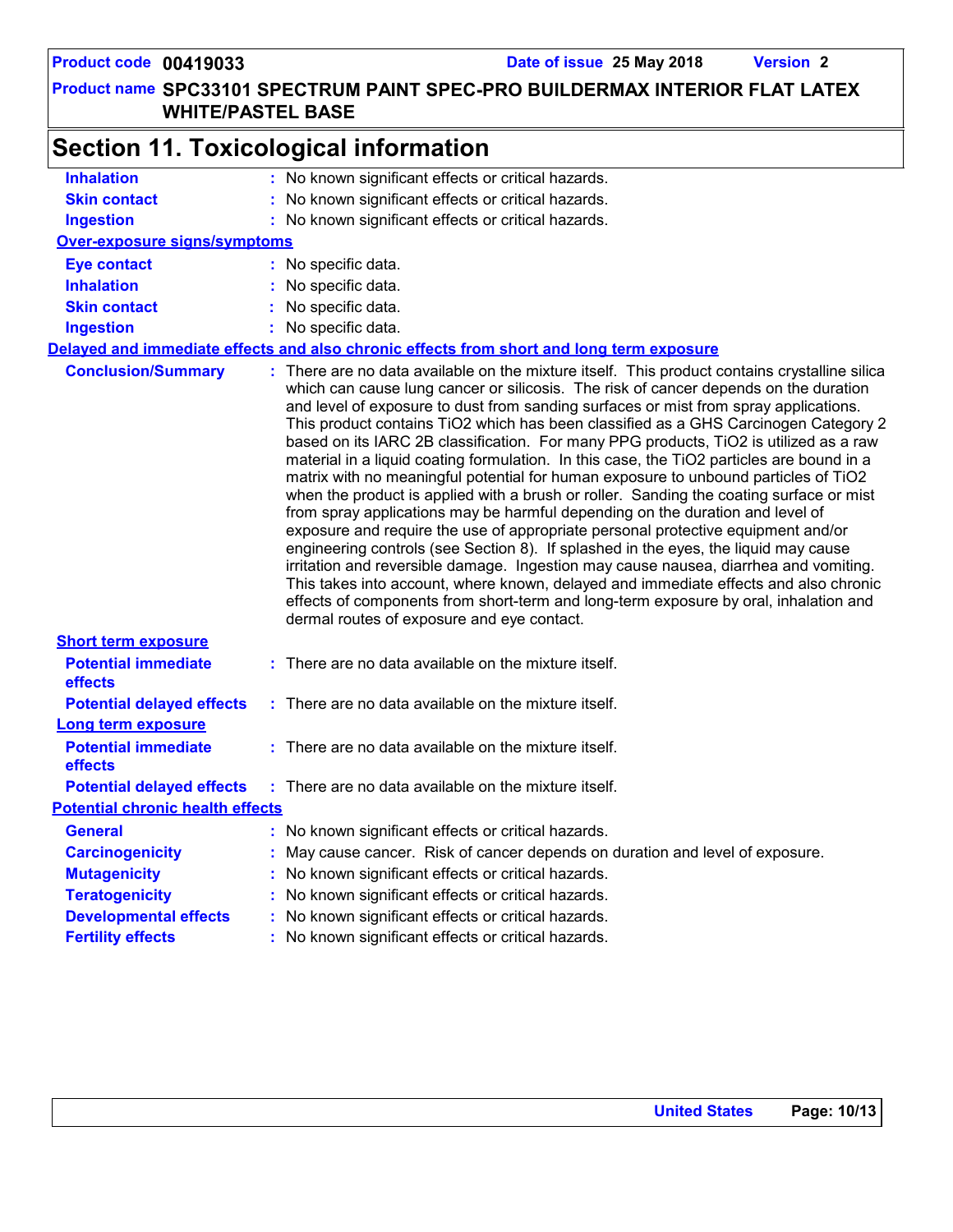**Product name SPC33101 SPECTRUM PAINT SPEC-PRO BUILDERMAX INTERIOR FLAT LATEX WHITE/PASTEL BASE**

### **Section 12. Ecological information**

#### **Toxicity**

| <b>Product/ingredient name</b> | <b>Result</b>                    | <b>Species</b>          | <b>Exposure</b> |
|--------------------------------|----------------------------------|-------------------------|-----------------|
| <b>tifanium</b> dioxide        | Acute LC50 >100 mg/l Fresh water | Daphnia - Daphnia magna | ∣48 hours       |

#### **Persistence and degradability**

Not available.

#### **Bioaccumulative potential**

Not available.

### **Mobility in soil**

**Soil/water partition coefficient (Koc)** 

**:** Not available.

### **Section 13. Disposal considerations**

**Disposal methods :**

The generation of waste should be avoided or minimized wherever possible. Disposal of this product, solutions and any by-products should at all times comply with the requirements of environmental protection and waste disposal legislation and any regional local authority requirements. Dispose of surplus and non-recyclable products via a licensed waste disposal contractor. Waste should not be disposed of untreated to the sewer unless fully compliant with the requirements of all authorities with jurisdiction. Waste packaging should be recycled. Incineration or landfill should only be considered when recycling is not feasible. This material and its container must be disposed of in a safe way. Care should be taken when handling emptied containers that have not been cleaned or rinsed out. Empty containers or liners may retain some product residues. Avoid dispersal of spilled material and runoff and contact with soil, waterways, drains and sewers.

**Disposal should be in accordance with applicable regional, national and local laws and regulations.**

**Refer to Section 7: HANDLING AND STORAGE and Section 8: EXPOSURE CONTROLS/PERSONAL PROTECTION for additional handling information and protection of employees. Section 6. Accidental release measures**

### **14. Transport information**

|                                                | <b>DOT</b>                          | <b>IMDG</b>              | <b>IATA</b>    |  |  |
|------------------------------------------------|-------------------------------------|--------------------------|----------------|--|--|
| <b>UN number</b>                               | Not regulated.                      | Not regulated.           | Not regulated. |  |  |
| <b>UN proper shipping</b><br>name              |                                     |                          |                |  |  |
| Transport hazard class  -<br>(e <sub>s</sub> ) |                                     |                          |                |  |  |
| <b>Packing group</b>                           |                                     | $\overline{\phantom{0}}$ |                |  |  |
| <b>Environmental hazards No.</b>               |                                     | No.                      | No.            |  |  |
|                                                | <b>United States</b><br>Page: 11/13 |                          |                |  |  |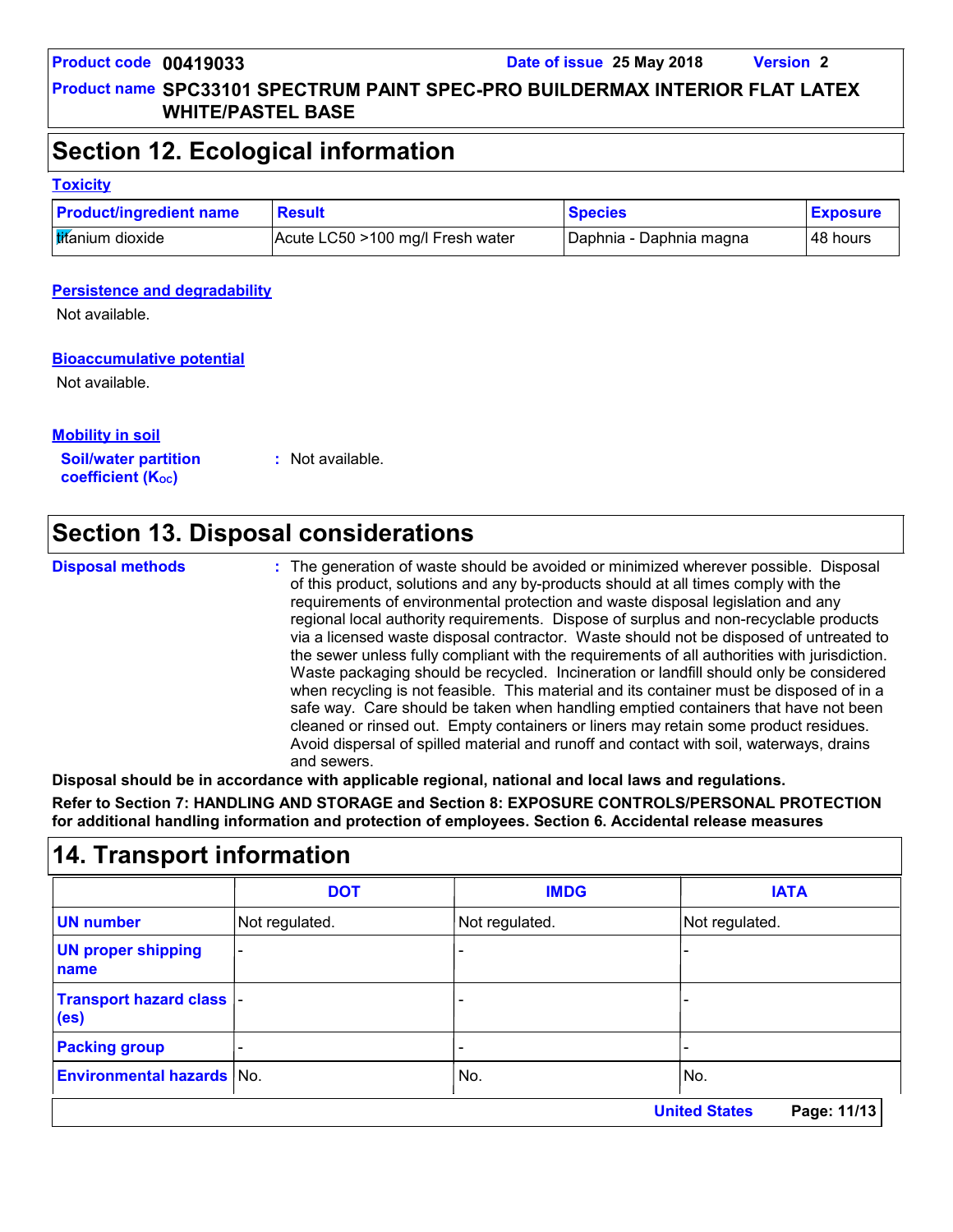### **Product name SPC33101 SPECTRUM PAINT SPEC-PRO BUILDERMAX INTERIOR FLAT LATEX WHITE/PASTEL BASE**

### **14. Transport information**

| <b>Marine pollutant</b> | Not applicable. | Not applicable. | Not applicable. |
|-------------------------|-----------------|-----------------|-----------------|
| <b>substances</b>       |                 |                 |                 |

#### **Additional information**

| <b>DOT</b>  | : None identified. |
|-------------|--------------------|
| <b>IMDG</b> | : None identified. |
| <b>IATA</b> | : None identified. |

**Special precautions for user Transport within user's premises:** always transport in closed containers that are **:** upright and secure. Ensure that persons transporting the product know what to do in the event of an accident or spillage.

### **Section 15. Regulatory information**

#### **United States**

**United States inventory (TSCA 8b) :** All components are listed or exempted.

#### **SARA 302/304**

**SARA 304 RQ :** Not applicable.

**Composition/information on ingredients**

No products were found.

#### **SARA 311/312**

**Classification :** CARCINOGENICITY - Category 1A

**Composition/information on ingredients**

| <b>Name</b>                                                                       | $\frac{9}{6}$       | <b>Classification</b>                                                                                                                                                                                                                 |
|-----------------------------------------------------------------------------------|---------------------|---------------------------------------------------------------------------------------------------------------------------------------------------------------------------------------------------------------------------------------|
| <b>tifanium</b> dioxide<br>crystalline silica, respirable<br>powder (<10 microns) | l≥1.0 - ≤5.0<br>1.0 | CARCINOGENICITY - Category 2<br>CARCINOGENICITY - Category 1A<br>SPECIFIC TARGET ORGAN TOXICITY (REPEATED<br><b>EXPOSURE</b> ) - Category 1<br>SPECIFIC TARGET ORGAN TOXICITY (REPEATED<br><b>EXPOSURE)</b> (inhalation) - Category 1 |

**Additional environmental information is contained on the Environmental Data Sheet for this product, which can be obtained from your PPG representative.**

#### **California Prop. 65**

**WARNING**: Cancer - www.P65Warnings.ca.gov.